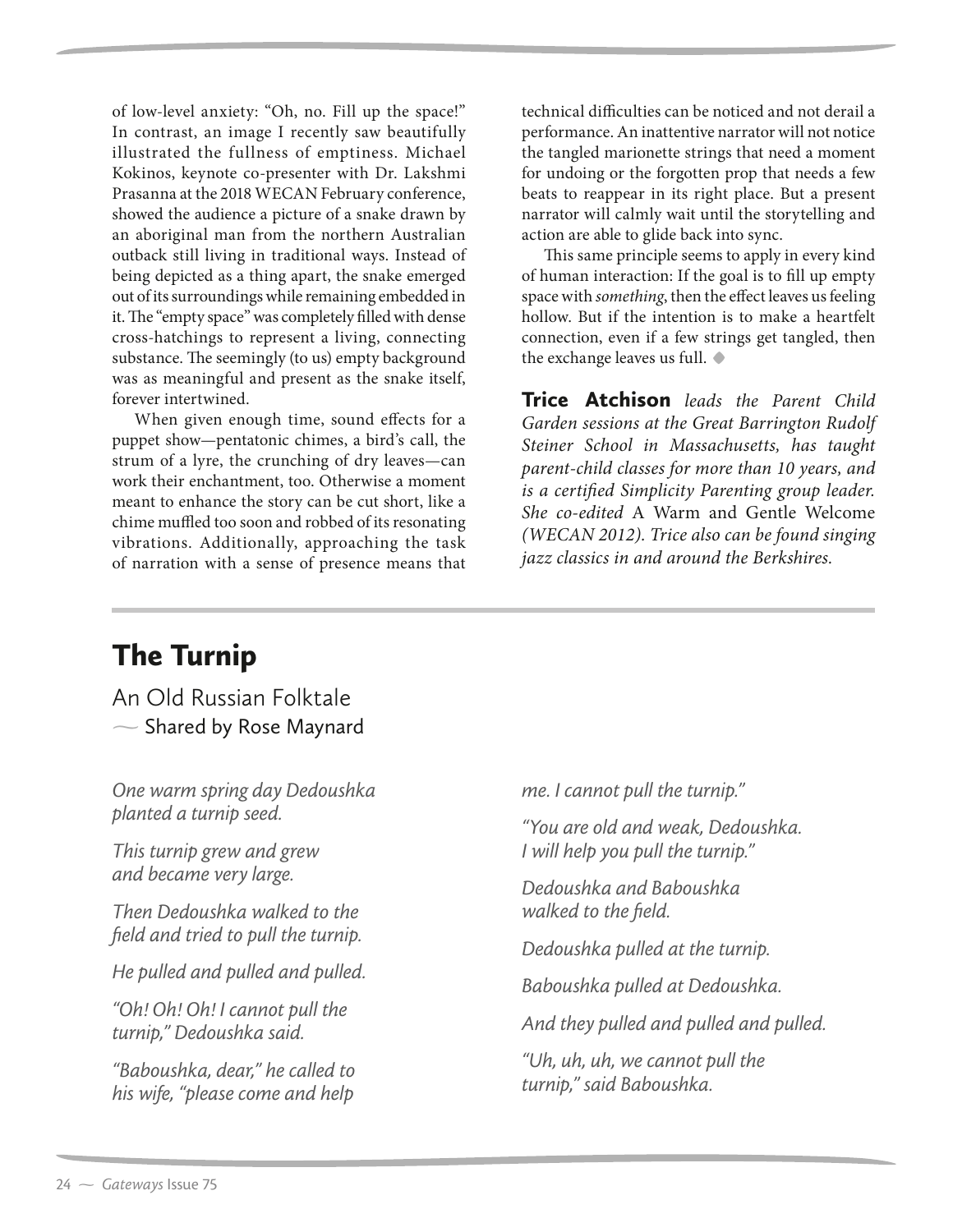*"I will call Mashenka. She is young and strong. She will help us pull the turnip."*

*"Mashenka, Mashenka," she called to her granddaughter.*

*"Here I am! Here I am! What is it, Baboushka?"*

*"Please come and help us pull the turnip."*

*"Surely I will. That is easy, Baboushka."*

*Dedoushka pulled at the turnip.*

*Baboushka pulled at Dedoushka.*

*Mashenka pulled at Baboushka.*

*And they pulled and pulled and pulled.*

*"Ah, ah, ah," said Mashenka, "we cannot pull the turnip."*

*"We will call Geouchka. He is a good dog and he will help us.*

*"Geouchka! Geouchka! Come and help us."*

*"Bow, wow, wow," barked Geouchka as he ran to the field.*

*Dedoushka pulled at the turnip.* 

*Baboushka pulled at Dedoushka.*

*Mashenka pulled at Baboushka.*

*Geouchka pulled at Mashenka.*

*And they pulled and pulled and pulled.*

*"Bow, wow, wow, we cannot pull the turnip," barked Geouchka.*

*"We will call Keska. She is a very clever cat and she will help us."*

*"Kes-kess, come and help us," called Geouchka.*

*"We cannot pull the turnip." "Meou, meou, meou. I don't eat turnips but I will help you! Meou, meou, meou!" Dedoushka pulled at the turnip. Baboushka pulled at Dedoushka. Mashenka pulled at Baboushka. Geouchka pulled at Mashenka. Keska pulled at Geouchka. And they pulled and pulled and pulled. "Meou, meou, we cannot pull the turnip," cried Keska. "I will call the little field mouse. She will help us." "The little field mouse?" the others said. "Yes." And Keska cried, "Little field mouse, little field mouse! Come and help us. We cannot pull the turnip." "Ee, ee, ee," squeaked the little field mouse. "I will help you pull the turnip." Dedoushka pulled at the turnip. Baboushka pulled at Dedoushka. Mashenka pulled at Baboushka. Geouchka pulled at Mashenka. Keska pulled at Geouchka. The little field mouse pulled at Keska. And out came the turnip!*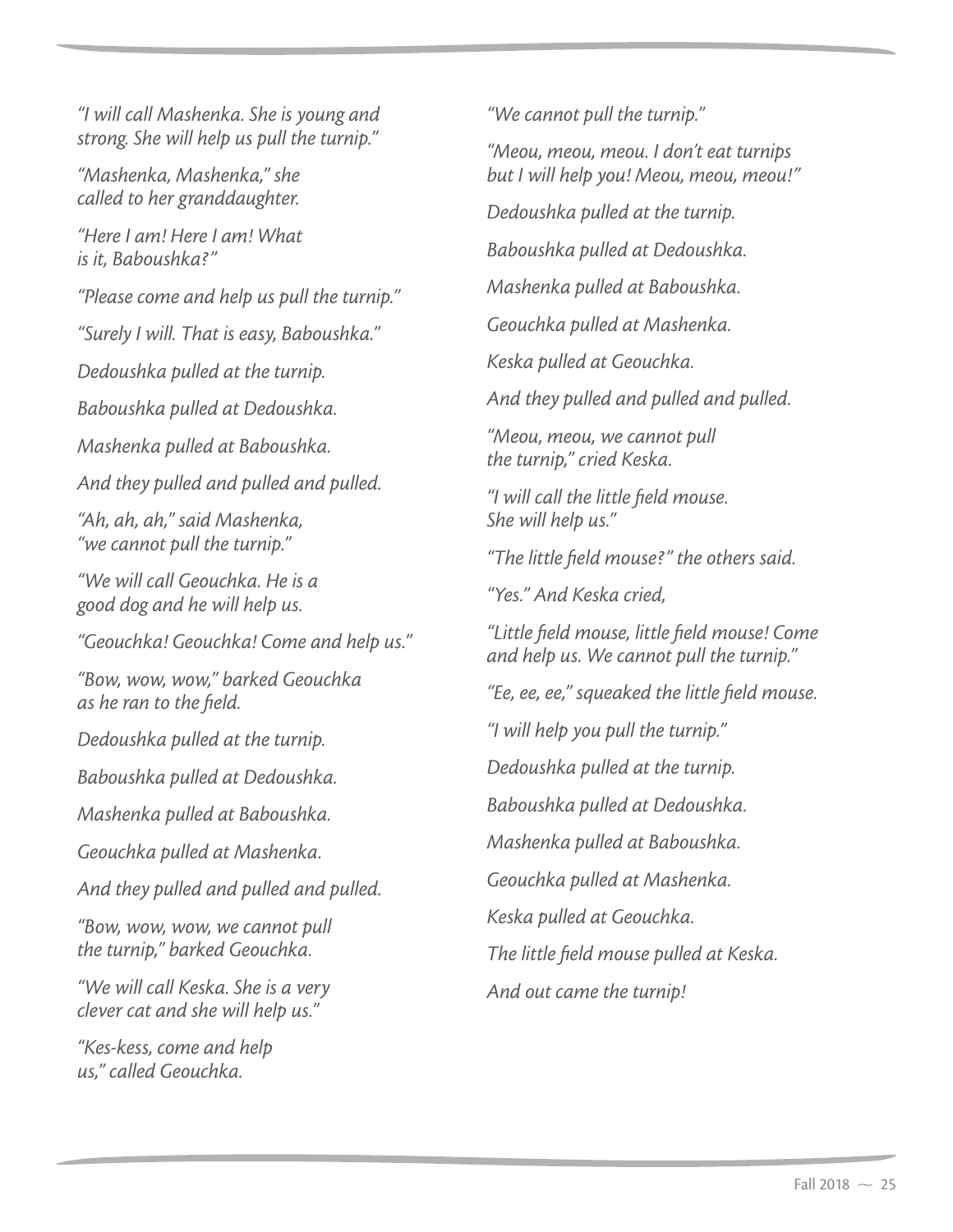## The Turnip: A Circle Play

— Rose Maynard

The sounds of language can absolutely capture the attention of young children. When teachers burst into nursery rhymes with juicy consonant sounds, ears perk up and eyes light up. "Diddle Diddle Dumpling!" "Hickety Pickety!" The words are interesting, mysterious and even fun to hear and to say. What is most fascinating, however, is that children often will notice and respond in the same way to sounds of languages that are not their own. In other words, children love sounds of all languages and in my experience are truly delighted when they are presented with the challenge of wrapping their wee lips around new and exotic words. And, of course, their capacity for imitation supports them in replicating sounds exactly. This year my students learned a Portuguese song from my assistant Carolina. Through pure listening and imitating, the children sang the song as if they had all spent years traveling through Brazil.

For these reasons, in the fall when I tell "The Turnip," I use the Russian names during storytelling and our circle play. Dedoushka, Baboushka, Mashenka, Geochka and Kes-kess carry a certain quality of character for my English-speaking students. These new names and sounds grab their attention immediately. Our first story comes nicely together as the children are captivated by something new in a story that is usually familiar to them from preschool. Some familiarity and something new!

As we make our way through September, I will tell the story first and then move into puppetry. Around the three-week mark, I will introduce it as a circle play. Costumes are laid out before the children arrive and when all are settled I begin to sing bits of the song, highlighting characters. I quickly help them with their costume as I sing through the play. "Dedoushka goes to pull the turnip … Baboushka hasten here to me … Mashenka hasten here to us," and so on. The child who is the turnip sits in a large tub with rope handles. Usually I have the turnip wear a purple gnome hat and will drape the tub with a brown cloth. Costumes are of course simple silks, vests and felt hats. When we introduce Dedoushka through the song, he moves forward and tugs on the handle of the tub. This way the line of characters is actually pulling on something. Baboushka hangs on to Dedoushka, Mashenka hangs on to Baboushka, and so on.

The following is my recreation of the circle/ play "The Carrot" by Suse Keonig. I was inspired to transform it into "The Turnip—Russian style":

It's harvest time on Grandfather's farm. Hey Doo Da Day ..... (children move around in circle. Turnip is in the tub)

*The crops he planted fill the barn. Hey Doo Da Day*

| Dedoushka goes to pull the turnip. Hey Doo Da day  (circle stops)                   |                                 |
|-------------------------------------------------------------------------------------|---------------------------------|
| The turnip's rooted oh so tight. Hey Doo Da Day  (Dedoushka moves out of the circle | and pulls on the handle of tub) |
| Heave Ho! Heave Ho! Heave Ho! The turnip does not move!                             |                                 |

| Baboushka hasten here to me. Hey Doo da Day (Dedoushka motions for |
|--------------------------------------------------------------------|
| Baboushka to help. Baboushka                                       |
| hangs on to Dedoushka and then                                     |
| they both pull, etc. The children                                  |
| combine pulling with gesture)                                      |
|                                                                    |